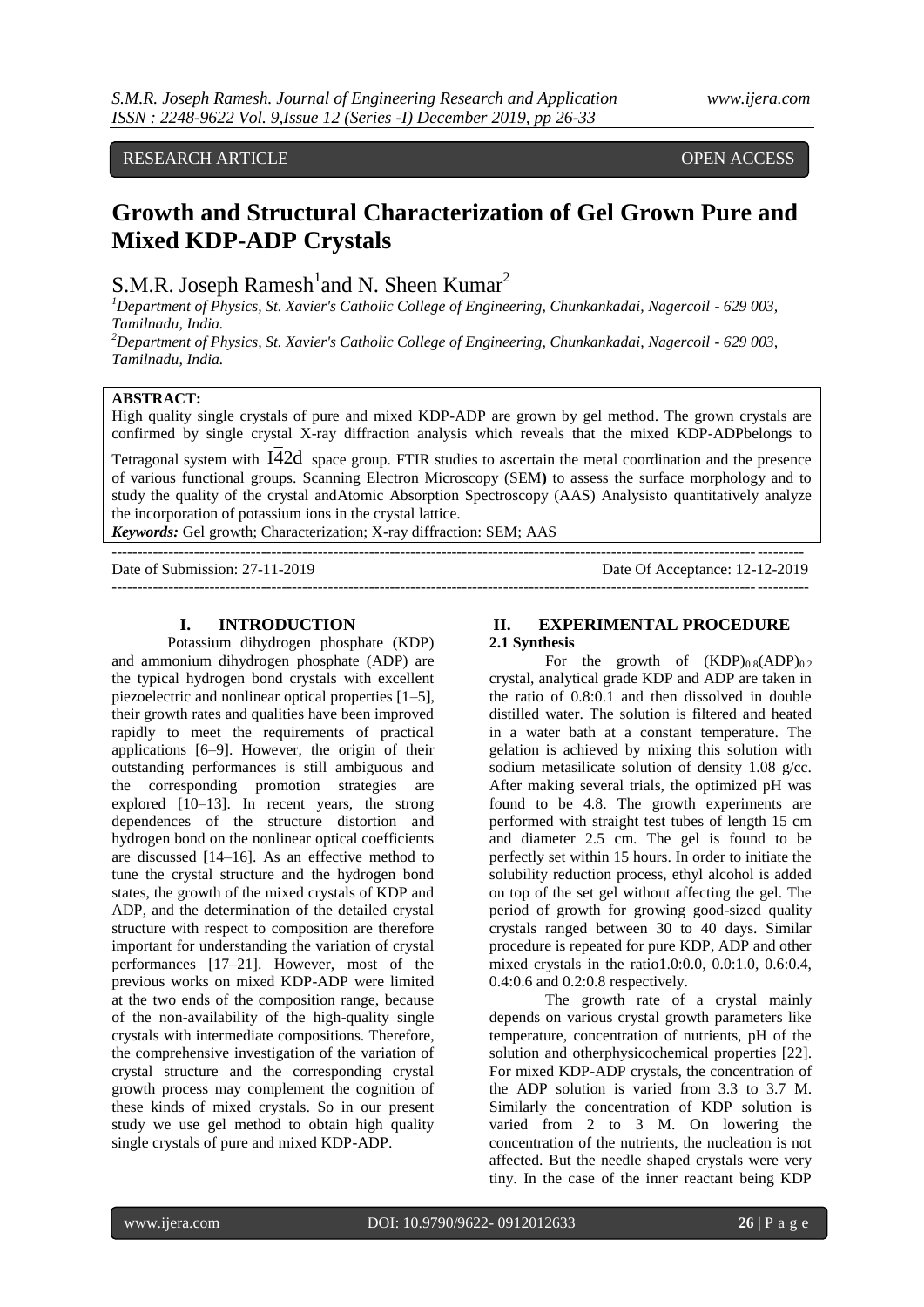solution, after adding the outer reactant being ADP on top of the set gel, thin needle crystals start appearing near the interface. In the middle region, a large number of flower like crystals are seen. The flower like crystal growth is large and closely packed; the needles of KDP-ADP are broader. When the mixed KDP and ADP solution was taken as the reactant with the gel, the needles were very thick and lesser glitter. In both the trials, the growth was completed within 40 days' time. The predomination of needle morphology during the growth of these crystals indicates that the growth is unidirectional. Hence in order to grow good-sized crystals, attempts have been made to control the rate of nucleation.

The effect of gel density was studied by changing the density of the gel from 1.05 g/cc to 1.12 g/cc. Even though, crystallization occurred in the entire range of the density of the gel solution, well-defined crystals were harvested with gel solution of density 1.08 g/cc. Further, at lower density, the gel being very soft, the outer reactant seeped quickly through the top surface of the gel enhancing the rate of reaction. This condition is not favouring a slowed-down reaction, wherein only good qualities of pure and mixed KDP-ADP crystals are possible. It is observed that when the gel density is 1.09 g/cc and above, the set gel is very hard and therefore it impedes the growth of good sized pure and mixed KDP-ADP crystals. Hence, to obtain good quality pure and mixed KDP-ADP crystals, gel solution of density 1.08 g/cc is found to be suitable.

To study the effect of pH, growth experiments were performed by varying pH from 4 to 5.2. At lower pH values, very tiny, colourless needles of pure and mixed KDP-ADP were formed and their number was considerably less. When the pH was around 4.8, the needles of mixed KDP-ADP had a considerably better dimension as 2 to 3 mm width and 1.0 cm length. The needles were quite spaced apart. At a pH of 5 to 5.2, there were star like clusters below these fine dendrites.

**Figure 1:** Photograph of pure and mixed KDP-ADP single crystals (a) pure KDP  $(b)(KDP)_{0.8}(ADP)_{0.2}(c)(KDP)_{0.6}(ADP)_{0.4}$ (d)  $(KDP)_{0.4}(ADP)_{0.6}$  (e)  $(KDP)_{0.2}(ADP)_{0.8}$ (f) pure ADP



Figure 1 show the photographs of as gel grown crystals of pure and Mixed KDP-ADP. From the Figure 1 it is found that all the grown crystals are stable, colourless and transparent. The mixed crystals obtained in KDP-rich  $(KDP)_{0.8}(ADP)_{0.2}$  or ADP-rich  $(KDP)_{0.2}(ADP)_{0.8}$  solutions preserve their ideal morphologies as that of KDP or ADP, respectively, though slight taper appears at the end of each run due to the competition between different cations and the decrease of the growth driving force [23]. When the concentration of either of the components increases continuously, twin, multiple twin and dendritic growth occur. Consequently, the obtained  $(KDP)_{0.6}(ADP)_{0.4}$  and  $(KDP)_{0.4}(ADP)_{0.6}$  crystals change from bulk to thick needles (the needles frequently self-assemble into a sphere), and the crystal qualities degrade rapidly. It was found that the transparency i.e. optical quality of the  $(KDP)_{0.6}(ADP)_{0.4}$  and  $(KDP)_{0.4}(ADP)_{0.6}$  crystals are lesser than that of the pure KDP,  $(KDP)_{0.8}(ADP)_{0.2}$  and  $(KDP)_{0.2}(ADP)_{0.8}$ and ADP crystals. Crystals harvested in a short period were found to be more transparent and inclusion free. The dimensions of mixed crystals are found to be less than that of pure KDP and ADP. The optimized conditions for the growth of pure and mixed KDP-ADP single crystals are presented in Table 1.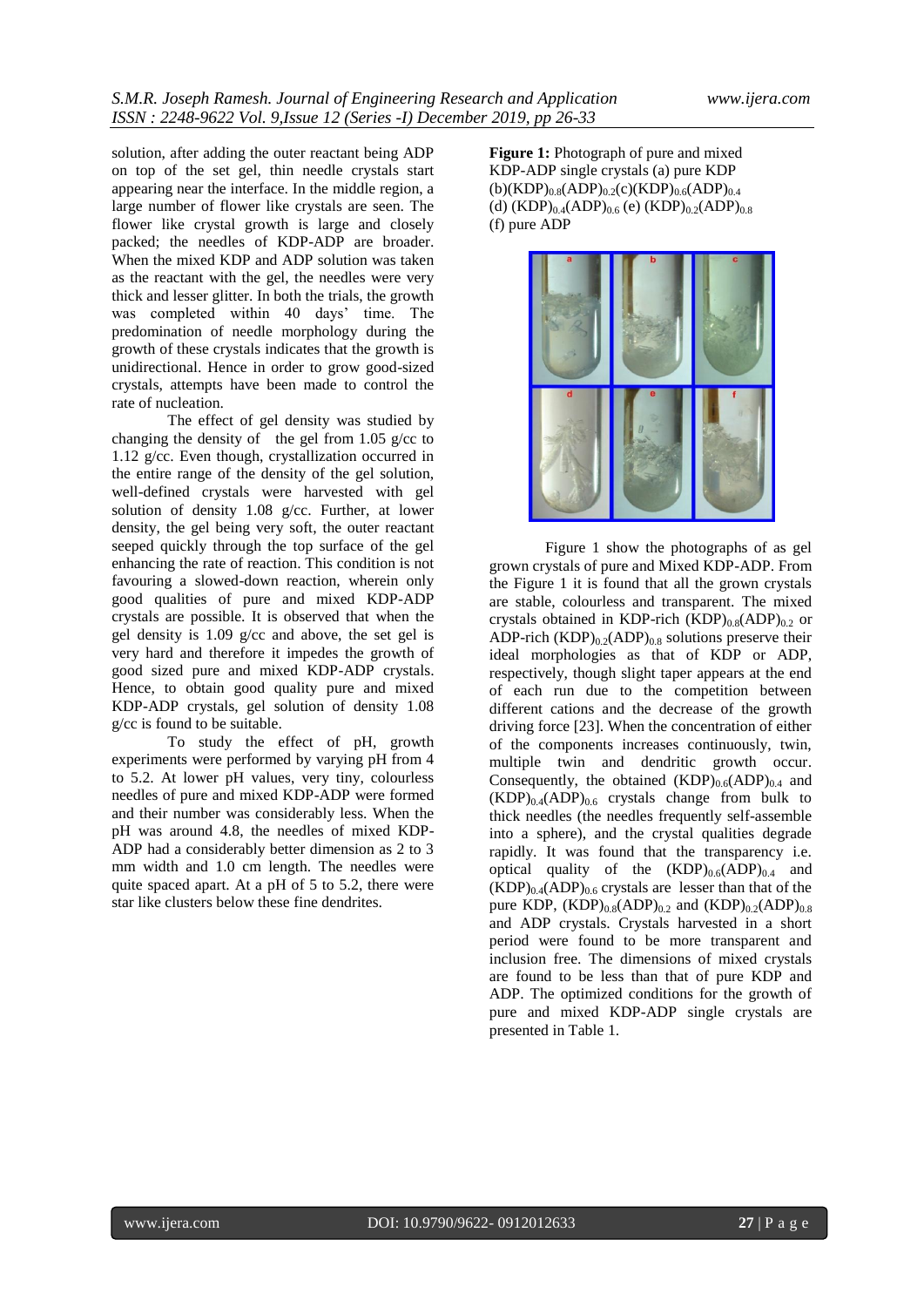| <b>Table 1:</b> Optimized conditions for the growth of pure and mixed KDF-ADF single crystals |                      |                             |            |           |        |  |
|-----------------------------------------------------------------------------------------------|----------------------|-----------------------------|------------|-----------|--------|--|
|                                                                                               | <b>Gel density</b>   | <b>Strength of solution</b> |            |           | Growth |  |
| Crystal                                                                                       |                      | <b>KDP</b>                  | <b>ADP</b> | pH of gel | period |  |
|                                                                                               | (g/cm <sup>3</sup> ) | molar                       | molar      |           | (days) |  |
| <b>KDP</b>                                                                                    | 1.08                 | 2.5                         | 0.0        | 4.8       | 35     |  |
| $(KDP)_{0.8}(ADP)_{0.2}$                                                                      | 1.08                 | 2.0                         | 1.5        | 4.8       | 40     |  |
| $(KDP)_{0.6}(ADP)_{0.4}$                                                                      | 1.07                 | 2.1                         | 1.4        | 4.9       | 40     |  |
| $(KDP)_{0.4}(ADP)_{0.6}$                                                                      | 1.07                 | 1.4                         | 2.1        | 4.9       | 40     |  |
| $(KDP)_{0.2}(ADP)_{0.8}$                                                                      | 1.08                 | 0.7                         | 2.8        | 4.8       | 45     |  |
| ADP                                                                                           | 1.08                 | 0.0                         | 3.5        | 4.8       | 38     |  |

**Table 1:** Optimized conditions for the growth of pure and mixed KDP-ADP single crystals

## **III. STRUCTURAL CHARACTERIZATION 3.1 Single Crystal XRD Analysis**

The unit cell parameters of pure and mixed KDP-ADP single crystals are presented in Table 2. It is observed from the table that the cell parameters and the volume of the mixed KDP-ADP crystals slightly differ from those of the pure KDP and ADP, which may be attributed to the incorporation of ADP in KDP crystals. Both pure and mixed crystals are

found to be tetragonal in structure belonging to

I42d space group. The XRD results suggest that the presence of ADP has not altered the basic structure of the KDP crystal. It is observed from the XRD data that the unit cell volume increase with the increasing concentration of ADP in the host KDP, also lattice parameter values of pure KDP and ADP are in good agreement with the reported values in literature [24, 25].

| Table 2: Calculated lattice parameter values of pure and mixed KDP-ADP single crystals from single crystal |  |  |  |  |  |  |
|------------------------------------------------------------------------------------------------------------|--|--|--|--|--|--|
|                                                                                                            |  |  |  |  |  |  |

| AKD.                     |            |                                        |                                            |                                            |                                        |                |
|--------------------------|------------|----------------------------------------|--------------------------------------------|--------------------------------------------|----------------------------------------|----------------|
| <b>DATA</b>              | KDP        | $(\text{KDP})_{0.8}(\text{ADP})_{0.2}$ | $(\mathrm{KDP})_{0.6}(\mathrm{ADP})_{0.4}$ | $(\mathbf{KDP})_{0.4}(\mathbf{ADP})_{0.6}$ | $(\text{KDP})_{0.2}(\text{ADP})_{0.8}$ | ADP            |
| $a=b(A)$                 | 7.467      | 7.479                                  | 7.488                                      | 7.461                                      | 7.504                                  | 7.526          |
| c(A)                     | 6.923      | 6.967                                  | 7.015                                      | 7.346                                      | 7.433                                  | 7.529          |
| $V(\AA^3)$               | 385.99     | 389.71                                 | 393.33                                     | 408.93                                     | 418.55                                 | 426.45         |
| $\alpha(^{\circ}C)$      | 90         | 90                                     | 90                                         | 90                                         | 90                                     | 90             |
| $\beta(^{\circ}C)$       | 90         | 90                                     | 90                                         | 90                                         | 90                                     | 90             |
| $\gamma(^0C)$            | 90         | 90                                     | 90                                         | 90                                         | 90                                     | 90             |
| Crystal<br><b>System</b> | Tetragonal | Tetragonal                             | Tetragonal                                 | Tetragonal                                 | Tetragonal                             | Tetrago<br>nal |
| <b>Space Group</b>       | I42d       | I42d                                   | I42d                                       | I42d                                       | I42d                                   | I42d           |

## **3.2 Powder XRD Patterns**

The powder XRD (PXRD) patterns obtained for the pure and mixed KDP-ADP crystals grown in the present study are shown in Figures 1.2-1.7. The obtained XRD patterns of pure KDP and ADP crystals in the present study are well matched with the published ones [26]. The numerous sharp peaks found in the XRD patterns give a clear cut proof of the crystalline nature of all the grown crystals. The phases have been clearly indexed and shown in Figure 1.8. The lattice parameters are calculated from the indexed pattern by using the software powder X [27] and are summarized in Table 1.3. From Figure 1.8, it reveals that the diffraction peaks gradually shift to

lower angle side from pure KDP (JCPDS file No. 35-0807) to pure ADP (JCPDS file No. 37-1479) with increase of ADP content in host KDP lattices. The calculated lattice parameter values are well matched with the data obtained from the single crystal XRD.

The lattice parameters (a and c) and cell volume (v) of mixed KDP-ADP crystals, increase with the addition of ammonium though small deviations exist. In more detail, for the crystal frames along both a and b directions are primarily constructed by the phosphates via strong hydrogen bonds. The contribution of cations is small, the increments of the parameters 'a' and 'b' with ammonium concentration are, therefore, practically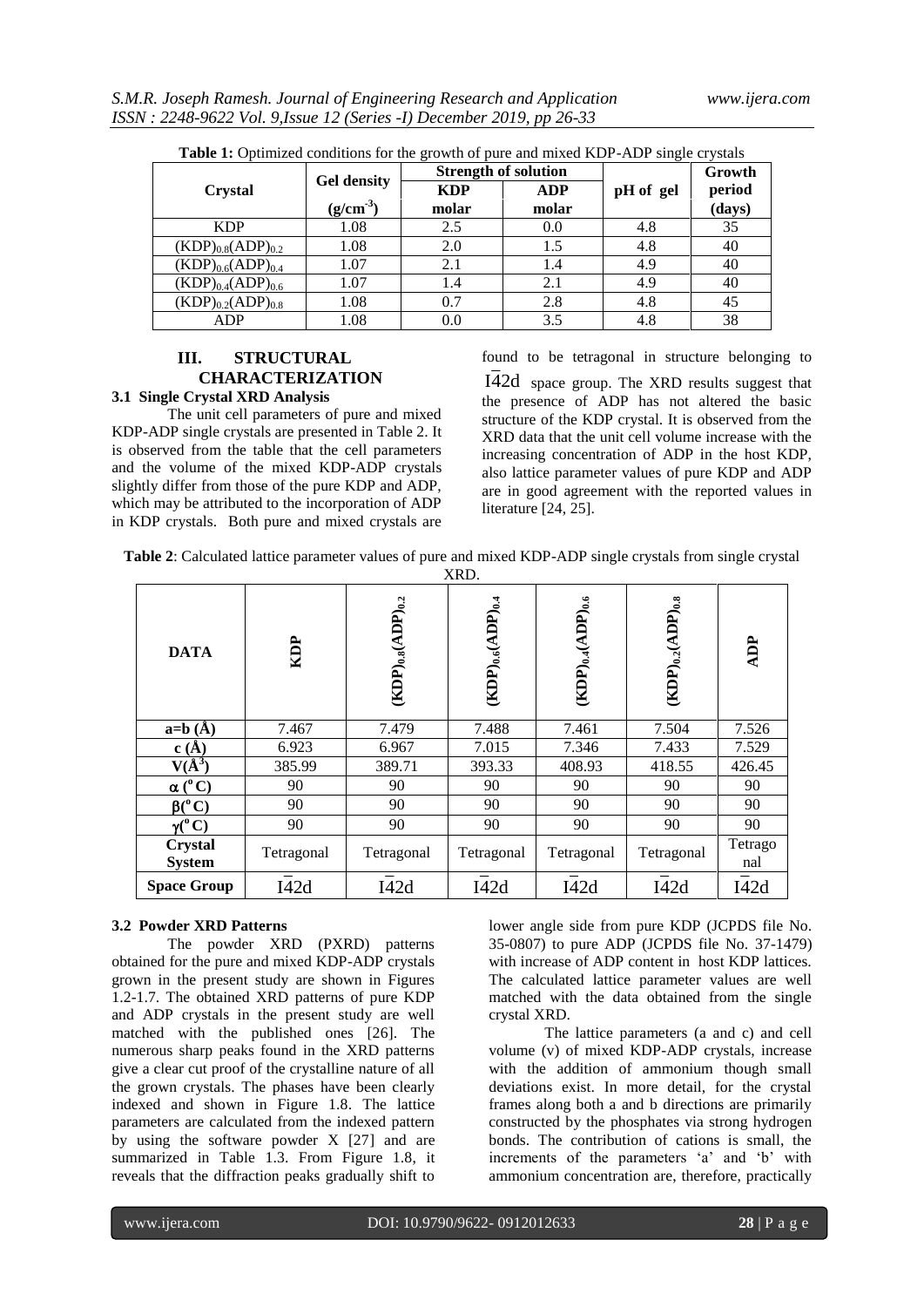negligible. Oppositely, the phosphate tetrahedrons are directly packed together along c-axis through intermediate cations; the parameter c is thus dependent on the radii of both the constituent anions and cations. When the bigger ammonium ions incorporate in the mixed crystals, the unit cell extends along c-axis obviously and the cell volume v expands accordingly [28].













**Figure 1.7:** Powder XRD pattern of ADP single crystal



**Figure 1.8:** Indexed Powder XRD patterns of pure and mixed KDP-ADP single crystal (a)JCPDS pattern of KDP (b) pure KDP (c)  $(KDP)_{0.8}(ADP)_{0.2}$  (d)  $(KDP)_{0.6}(ADP)_{0.4}$  (e) $(KDP)_{0.4}(ADP)_{0.6}(f)$  $(KDP)_{0.2}(ADP)_{0.8}(g)$ pure $ADP(h)$  JCPDS pattern of ADP singlecrystals

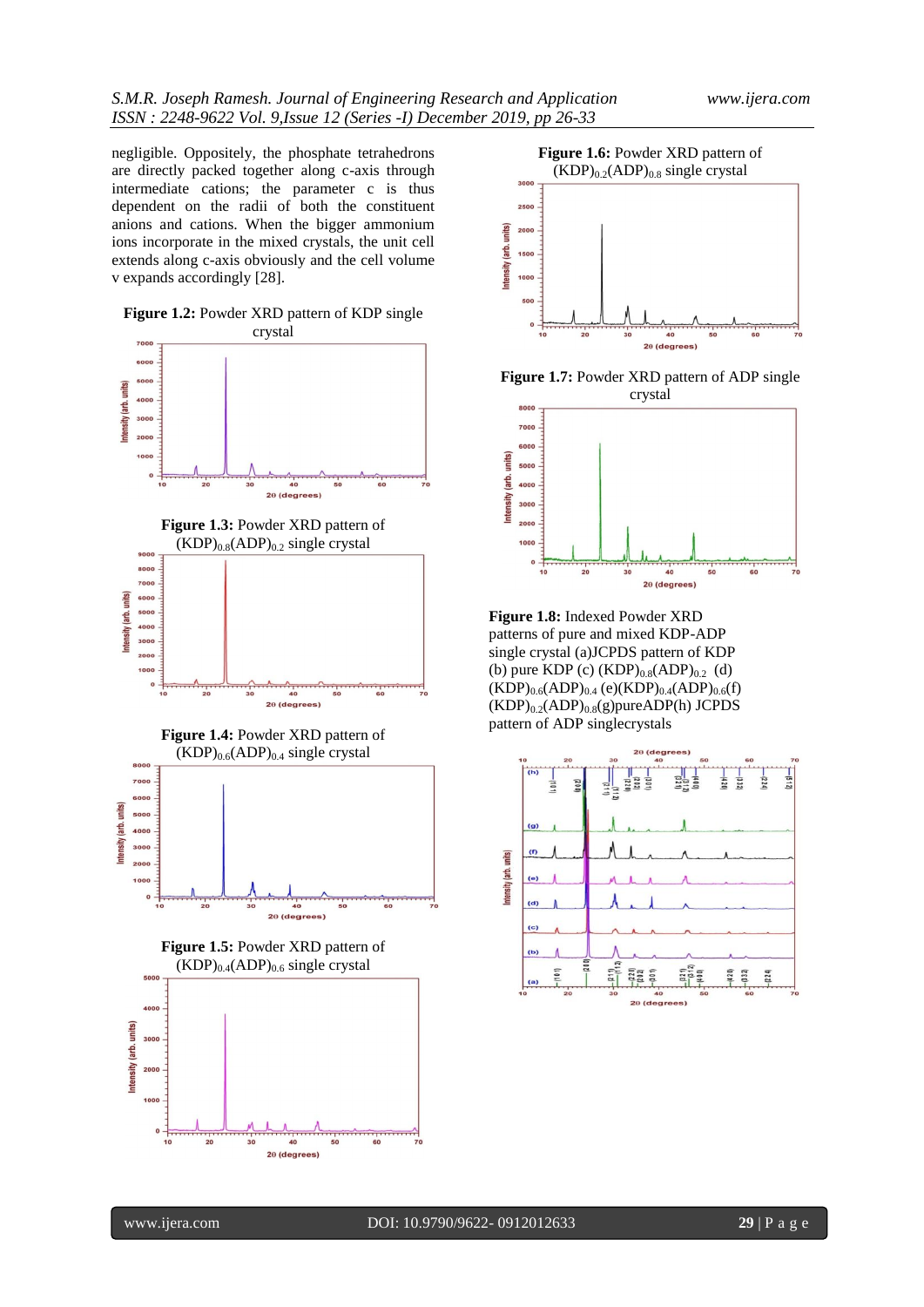|         |                                | <b>Calculated lattice parameters</b> |                               |                         |  |  |
|---------|--------------------------------|--------------------------------------|-------------------------------|-------------------------|--|--|
| Sl. No. | Sample name                    | $a = b$<br>Ă                         | A                             | Volume<br>$\AA^3$       |  |  |
| 1.      | <b>KDP</b>                     | 7.474<br>$7.453*$                    | 6.961<br>$6.974*$             | 388.84<br>387.42*       |  |  |
| 2.      | $(KDP)_{0.8}$<br>$(ADP)_{0.2}$ | 7.489                                | 6.996                         | 392.37                  |  |  |
| 3.      | $(KDP)_{0.6}$<br>$(ADP)_{0.4}$ | 7.481                                | 7.154                         | 399.26                  |  |  |
| 4.      | $(KDP)_{0.4}$<br>$(ADP)_{0.6}$ | 7.494                                | 7.292                         | 409.52                  |  |  |
| 5.      | $(KDP)_{0.2}$<br>$(ADP)_{0.8}$ | 7.501                                | 7.527                         | 423.51                  |  |  |
| 6.      | ADP                            | 7.513<br>$7.502$ <sup>#</sup>        | 7.568<br>$7.554$ <sup>#</sup> | 427.18<br>$425.16^{\#}$ |  |  |

**Table 1.3**: Calculated lattice parameter values of pure and mixed KDP-ADP single crystals from powder XRD. (\* and # indicates lattice parameter values of pure KDP and ADP from JCPDS file No. 35-0807 and 37-1479 respectively)

The variation in lattice parameter(a and c) due to the variation of concentration of ADP in KDP crystal is plotted in Figure 1.9. As can be noticed, addition of ADP in KDP leads to lattice expansion in 'a' and 'c' direction. Due to the lattice expansion the overall unit cell volume expansion takes place. In pure KDP and KDP rich mixed crystals, the lattice constant 'a' is higher than 'c'. But in the case of pure ADP and ADP rich mixed crystals the values gets revered i.e. the lattice constant 'c' is higher than 'a'. This clearly proves that the addition of ADP in host KDP crystal is well alloyed with each other. The uniform unit cell volume expansion reveals that concentration of ADP may play a role in lattice construction but does not modify the lattice structure of KDP.

**Figure 1.9:** Variation of lattice parameters of pure and mixed KDP-ADP



From Figure 1.8, the expansion of cell volumes of the mixed crystals are larger than that of KDP and smaller than that of ADP, the space around the positive sites provided by the surrounding anions is mismatched for both

potassium and ammonium. When potassium enters the larger positive sites, the bond length between potassium and the adjacent anion is longer than the ideal length in KDP. The bond valence sum of the center potassium is, therefore, smaller than the ideal value. The residual bond valence of potassium attracts the adjacent anions to shorten the bond length, that is, some segments of the stable anionic network shrink to satisfy the bond valence sum around potassium. On the other hand, ammonium is filled in a relatively small room and the local areas of the crystal frame expand to accept the larger cations. With the increase in the doped content, the distortion of the crystal frame is accelerated, and the accumulated internal stress ultimately produces numerous crack lines and defects in  $(KDP)_{0.6}(ADP)_{0.4}$  and  $(KDP)_{0.4}(ADP)_{0.6}$  crystals.

#### **3.3 FTIR Spectrum Analysis**

Fourier transforms infrared observed vibrational frequencies of pure and mixed KDP-ADP single crystals are shown inTable 1.4. Assignments were made on the basis of relative intensities, magnitudes of the frequencies and from the literature data [29-33]. There is a broad strong absorption between  $1500$  and  $1700$   $cm^{-1}$  resulting from hydrogen [32] bonded N–H stretching bands. Absorption in this region is characterized by fine structure on the lower wave number side of the band. The bands which appeared at  $3600 \text{ cm}^{-1}$  in pure KDP and mixed KDP-ADP were assigned to free O–H stretching [33]. The broad absorption band appeared at 3420, 3423, 3424, 3437, 3408 and 3437 were assigned to hydrogen bonded O–H stretching frequencies in pure KDP,  $(KDP)_{0.8}(ADP)_{0.2}$ ,  $(KDP)_{0.6}(ADP)_{0.4}$ ,  $(KDP)_{0.4}(ADP)_{0.6}$  $(KDP)_{0.2}(ADP)_{0.8}$  and pure ADP, respectively. The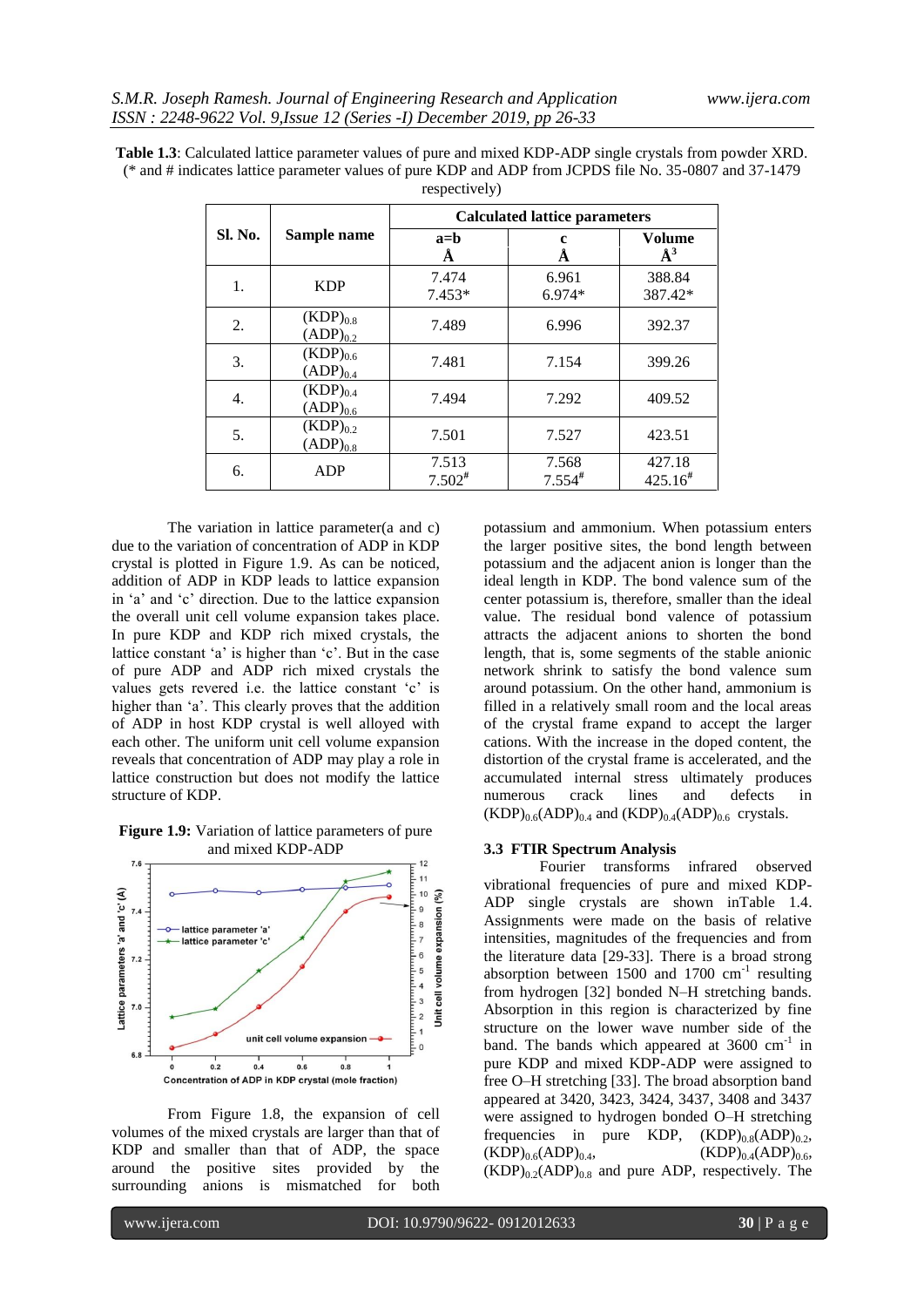absorption around  $3400 \text{ cm}^{-1}$  for O-H stretching was in close agreement with the experimentally obtained one for pure KDP at 3420 cm<sup>-1</sup>. Its deviation from pure KDP to lower side in mixed KDP-ADP indicated clearly the interaction of ADP with P–O– H group of KDP and in weakening the strength of the bond between oxygen and hydrogen. This leads to the decrease in the frequency of O–H stretching and confirmed the non-linear optical property of pure and mixed KDP-ADP crystals at these sites in

the crystal lattice. This property is also reflected in the P O, P–O, P–OH stretching and HO–P–OH bending vibrations at around 900, 1100 and 1300 cm<sup>-1</sup> (see Table 3.4). The present IR study on pure and mixed KDP-ADP clearly indicates the effect of concentration of ADP on the crystal structure of pure KDP, which leads to the change in the absorption of IR frequencies and the non-linear optical property of both the pure and mixed KDP-ADP crystals.

|                       | Wave number $(cm^{-1})$ |                                        |                                            |                                        |                                        |                          |                                                         |
|-----------------------|-------------------------|----------------------------------------|--------------------------------------------|----------------------------------------|----------------------------------------|--------------------------|---------------------------------------------------------|
| Sl.<br>N <sub>o</sub> | Pure KDP                | $(\text{KDP})_{0.8}(\text{ADP})_{0.2}$ | $(\mathrm{KDP})_{0.6}(\mathrm{ADP})_{0.4}$ | $(\text{KDP})_{0.4}(\text{ADP})_{0.6}$ | $(\text{KDP})_{0.2}(\text{ADP})_{0.8}$ | Pure ADP                 | <b>Assignment</b>                                       |
| 1.                    | 3778                    | 3779                                   | 3778                                       | 3778                                   | 3767                                   | 3769                     | O-H stretch                                             |
| 2.                    |                         | 3703                                   | 3703                                       | 3703                                   | 3697                                   | 3699                     | O-H stretch                                             |
| 3.                    | 3419                    | 3423                                   | 3423                                       | 3437                                   | 3408                                   | 3437                     | O-H,N-H stretch                                         |
| 4.                    |                         |                                        |                                            |                                        | 3269                                   |                          | N-H stretch                                             |
| 5.                    | 2920                    | 2920                                   | 2922                                       | 2922                                   | 2922                                   | 2920                     | O-H,N-H stretch                                         |
| 6.                    | 2856                    | 2860                                   | 2860                                       | 2860                                   | 2858                                   | 2856                     | P-O-H symmetric<br>stretching                           |
| 7.                    | 2478                    | 2480                                   | 2486                                       | 2497                                   |                                        | 2480                     | $NH3+$<br>bending superimposed<br>with P-O-H stretching |
| 8.                    |                         |                                        |                                            | 2386                                   | 2380                                   |                          | P-O-H bending of<br><b>KDP</b>                          |
| 9.                    | 1730                    | 1728                                   | 1724                                       | 1724                                   | 1724                                   | $\overline{\phantom{0}}$ | N-H stretch                                             |
| 10.                   | 1647                    | 1647                                   | 1637                                       | 1637                                   | 1637                                   | 1647                     | O=P-OH asymmetric                                       |
| 11.                   |                         |                                        | 1458                                       | 1460                                   | 1446                                   |                          | N-H stretch                                             |
| 12.                   | 1300                    | 1298                                   | 1296                                       | 1298                                   | 1286                                   | 1298                     | P=O stretch                                             |
| 13.                   | 1099                    | 1099                                   | 1099                                       | 1099                                   | 1100                                   | 1099                     | P=O stretch                                             |
| 14.                   | 904                     | 910                                    | 908                                        | 906                                    | 912                                    | 906                      | P=O stretch                                             |
| 15.                   | 543                     | 545                                    | 546                                        | 545                                    | 553                                    | 545                      | HO-P-OH bending                                         |
| 16.                   |                         | 449                                    | 449                                        | 459                                    | 461                                    | 447                      | N-H Torsional<br>oscillation                            |

**Table 1.4:** FTIR frequency assignments of pure and mixed KDP-ADP single crystals

### **3.4 SEM Analysis**

The external morphology of the sample is derived from signals received from electron sample interactions. A two dimensional image is generated over a selected area of the surface of the sample for analysis. The recorded scanning electron microscopy (SEM) images of pure and mixed KDP-ADP single crystals are shown in Figure 3.18-3.2. From these figures it is clear that the crystal possesses almost smooth surface and free from cracks. However, very few inclusions/micro crystals are seen on the surface. These inclusions were formed during the crystal growth and they were influenced by the growth conditions. In the case of KDP and ADP rich mixed crystals  $\{(KDP)_{0.8}(ADP)_{0.2}$  and  $(KDP)_{0.2}(ADP)_{0.8}$  the smoothness of the surface is lesser than the pure KDP and ADP crystal.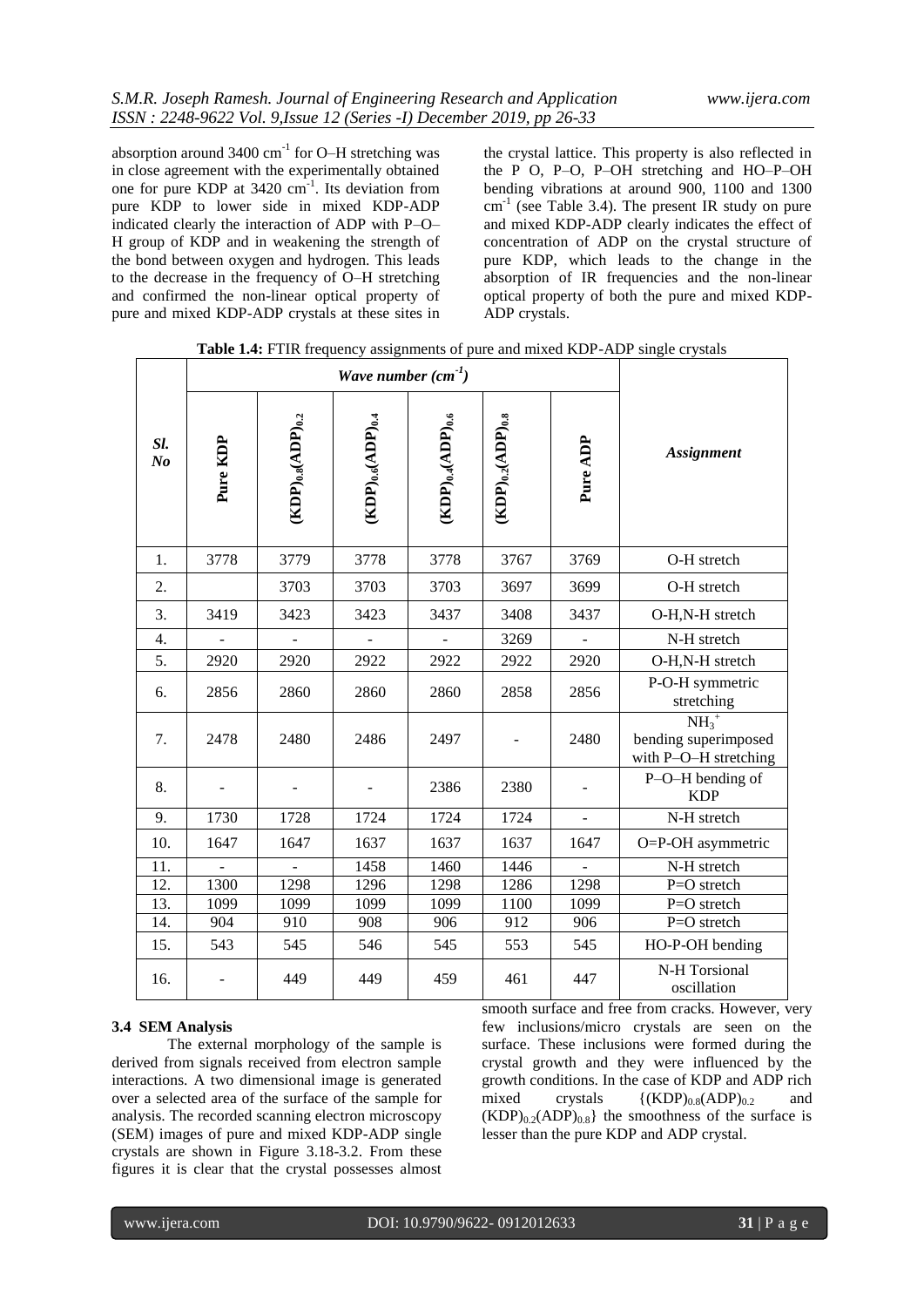**Figure 1.10**: SEM image of pure KDP single crystal



**Figure 1.11**: SEM image of pure KDP single crystal



**Figure 1.12**: SEM image of pure  $(KDP)_{0.8}(ADP)_{0.2}$ single crystal



**Figure 1.13**: SEM image of mixed  $(KDP)_{0.6}(ADP)_{0.4}$ single crystal



**Figure 1.14**: SEM image of mixed  $(KDP)_{0.4}(ADP)_{0.6}$ single crystal



**Figure 1.16**: SEM image of mixed  $(KDP)_{0.2}(ADP)_{0.8}$ single crystal







## **3.5 Atomic Absorption Spectroscopy (AAS) Analysis**

Atomic absorption spectroscopy (AAS) is one of the common instrumental methods for analyzing the metals and some metalloids. Atomic absorption spectroscopy (AAS) determines the presence of metals in liquid samples. The presence of potassium in mixed

KDP-ADP single crystal was quantified by AAS. In order to determine the mole percentage of potassium incorporated in the grown mixed crystals, finely powdered pure KDP and mixed KDP-ADP crystals weighing about 100 mg are dissolved in 10 ml of dilute acid and then subjected to AAS. The results of AAS are presented in Table 1.5. It is observed that the amount of potassium present in the crystal lattice is higher than its original concentration in the solution.